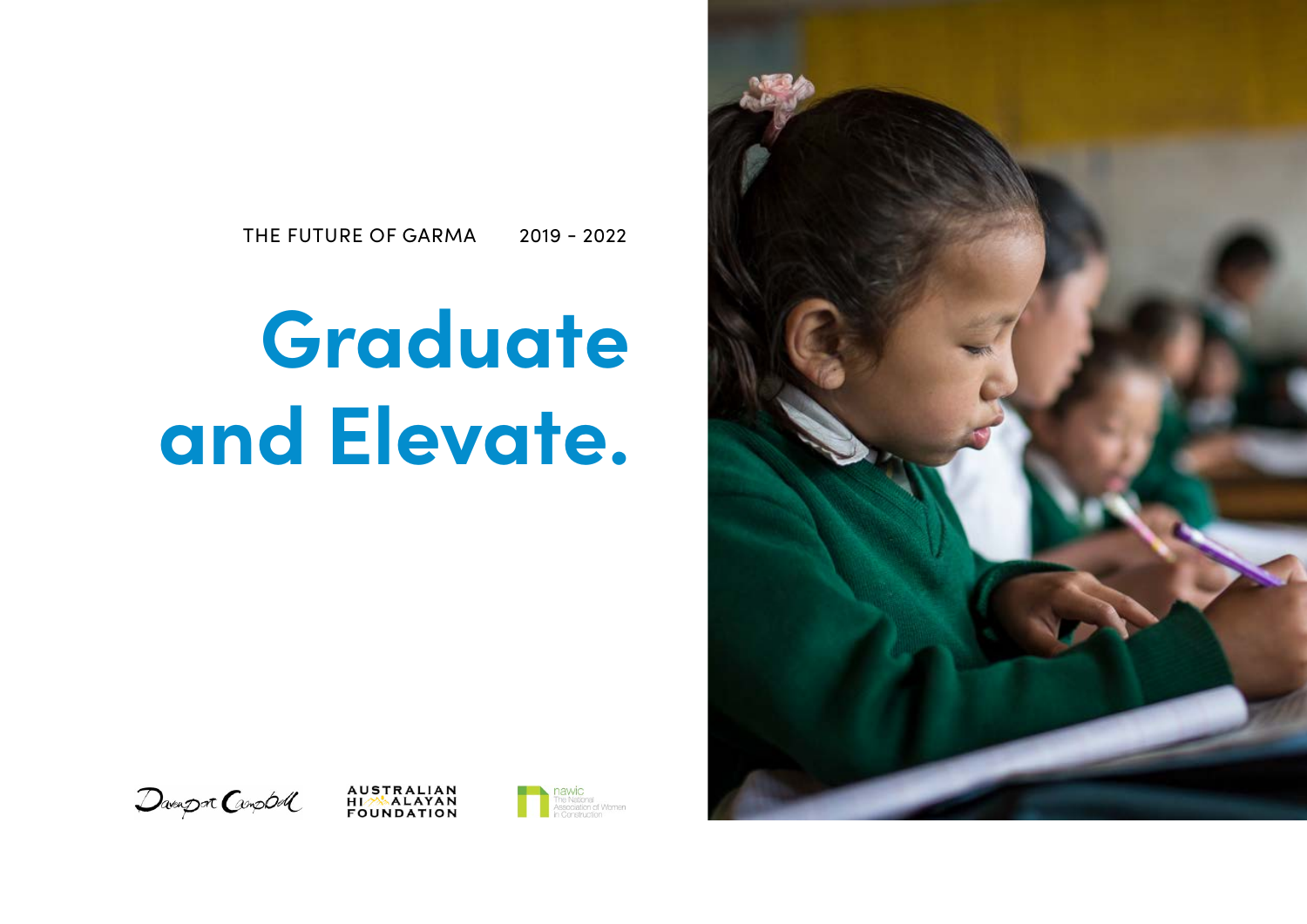

| 01 | Introduction                       |
|----|------------------------------------|
| 04 | Our mission                        |
| 05 | Doing good<br>is good for business |
| 06 | Funding target breakdown           |
|    | How you can be involved            |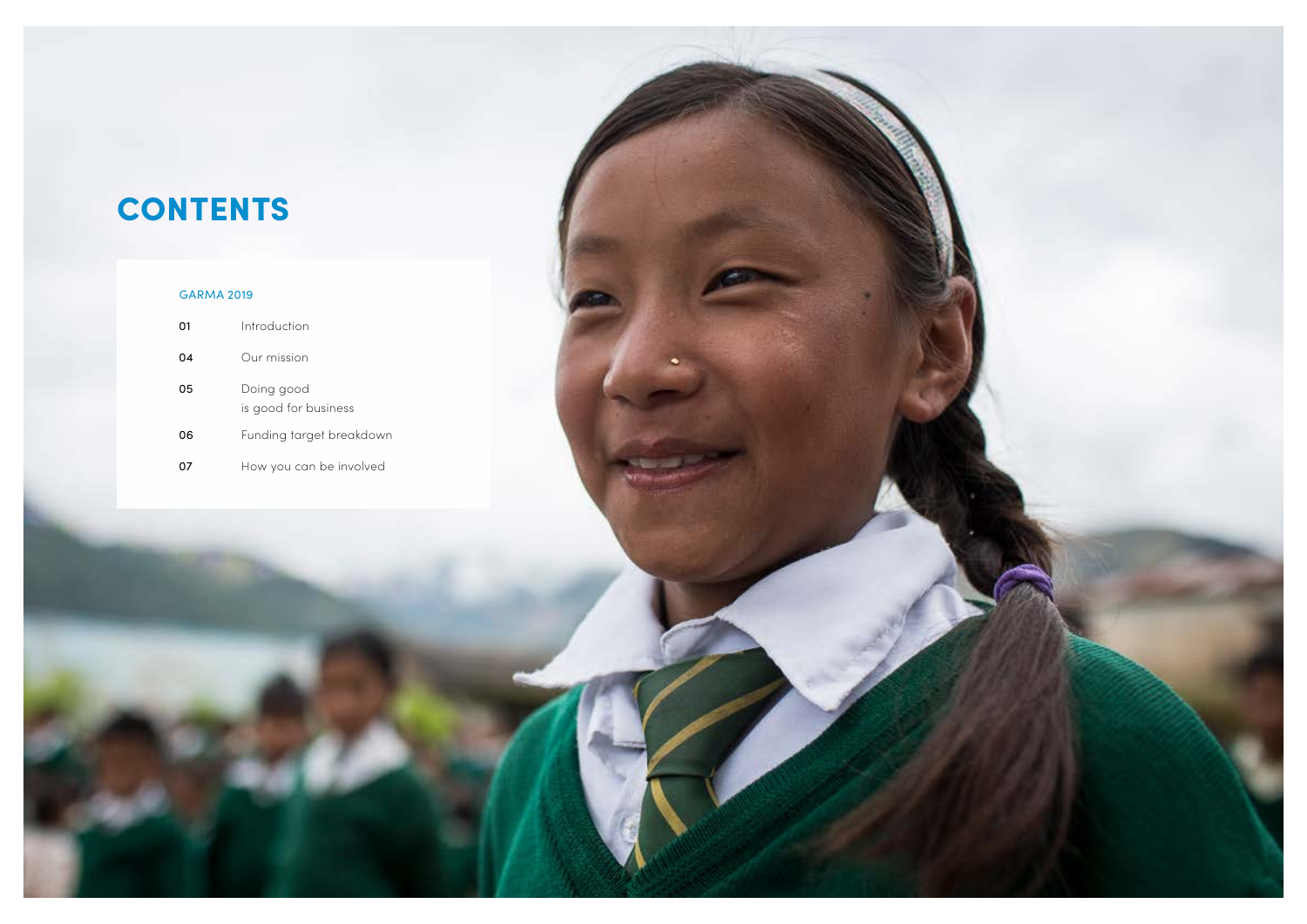### Help us support the young women of Nepal.

For the next 3 years Davenport Campbell in partnership with the Australian Himalayan Foundation (AHF) and the Friends of the National Association of Women in Construction (NAWIC) are committed to improving educational outcomes of young women & girls in Garma.

In 2016, the Global Gender Index ranked Nepal 110th out of 144 countries for gender parity.

Nepalese women have restricted access to education and employment and experience startlingly high rates of domestic violence.

Achieving gender equality is one of the core aims of the United Nations Sustainable Development Goals, its our goal as well.





## Introduction.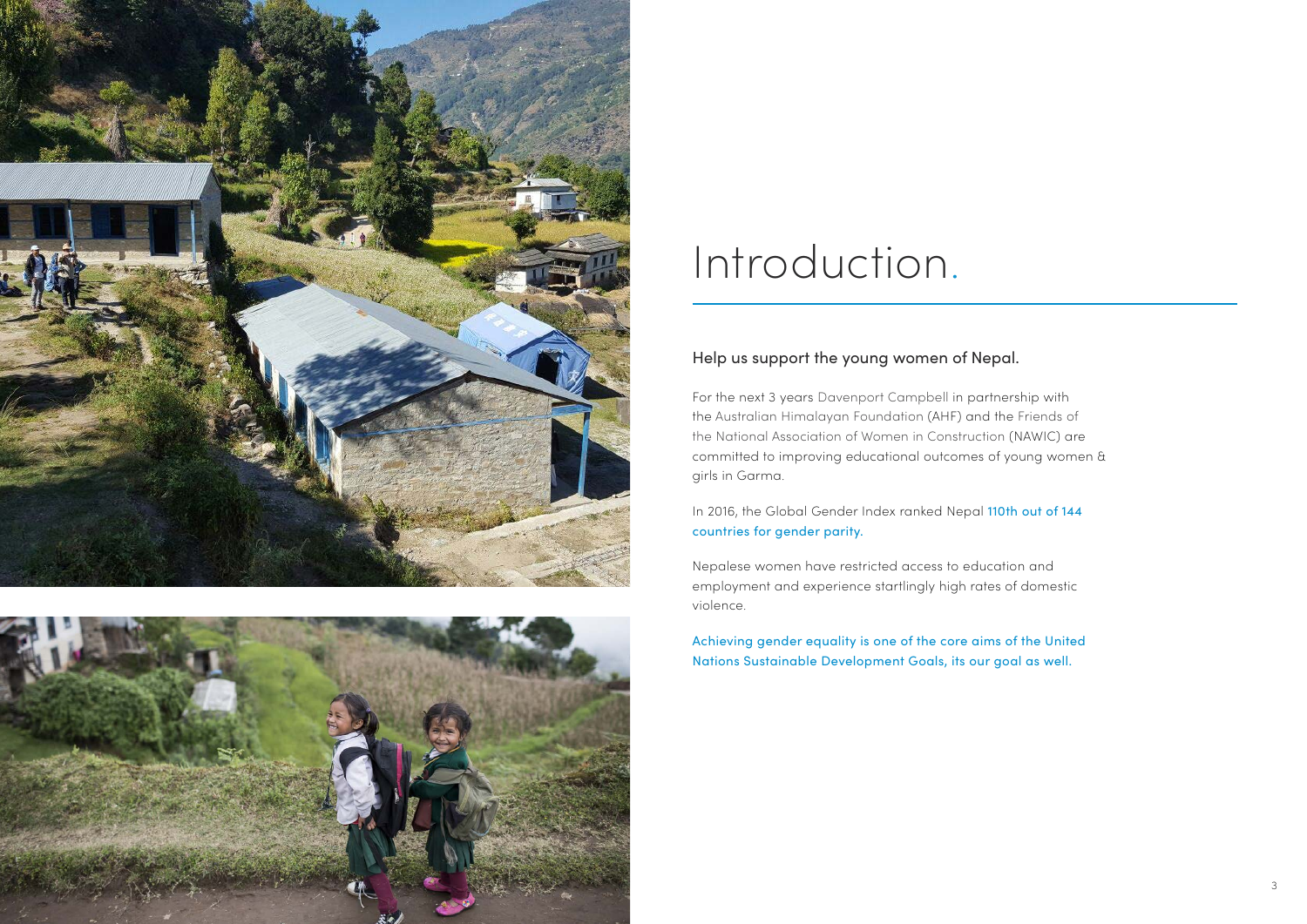## Our mission.

### We believe every young woman and girl deserves access to education and the opportunities this brings.

Our mission is to make this a reality through our work at Garma in the Solukhumbu Region of Nepal, with our partners, sponsors and volunteers.

Specifically, our mission is to:



Improve literacy levels of parents and children.



Encourage girls from farms to join the classroom and helping families to recognise the importance of education.



Support girls transition from primary to secondary school.



Inspire young women to pursue further education.



Raise awareness of women's rights.

We will deliver on this via a three-year program developed by the Australian Himalayan Foundation (AHF) Teacher Training Quality Program. This program is designed to strengthen skills, to teach and develop core competencies in English, Mathematics and Science and build effective reading programs with functional libraries, reading corners and book reading initiatives

To underpin this, we will run a Leadership and Mentoring Program using the recently completed community hall in Garma as a focal point for this annual event.

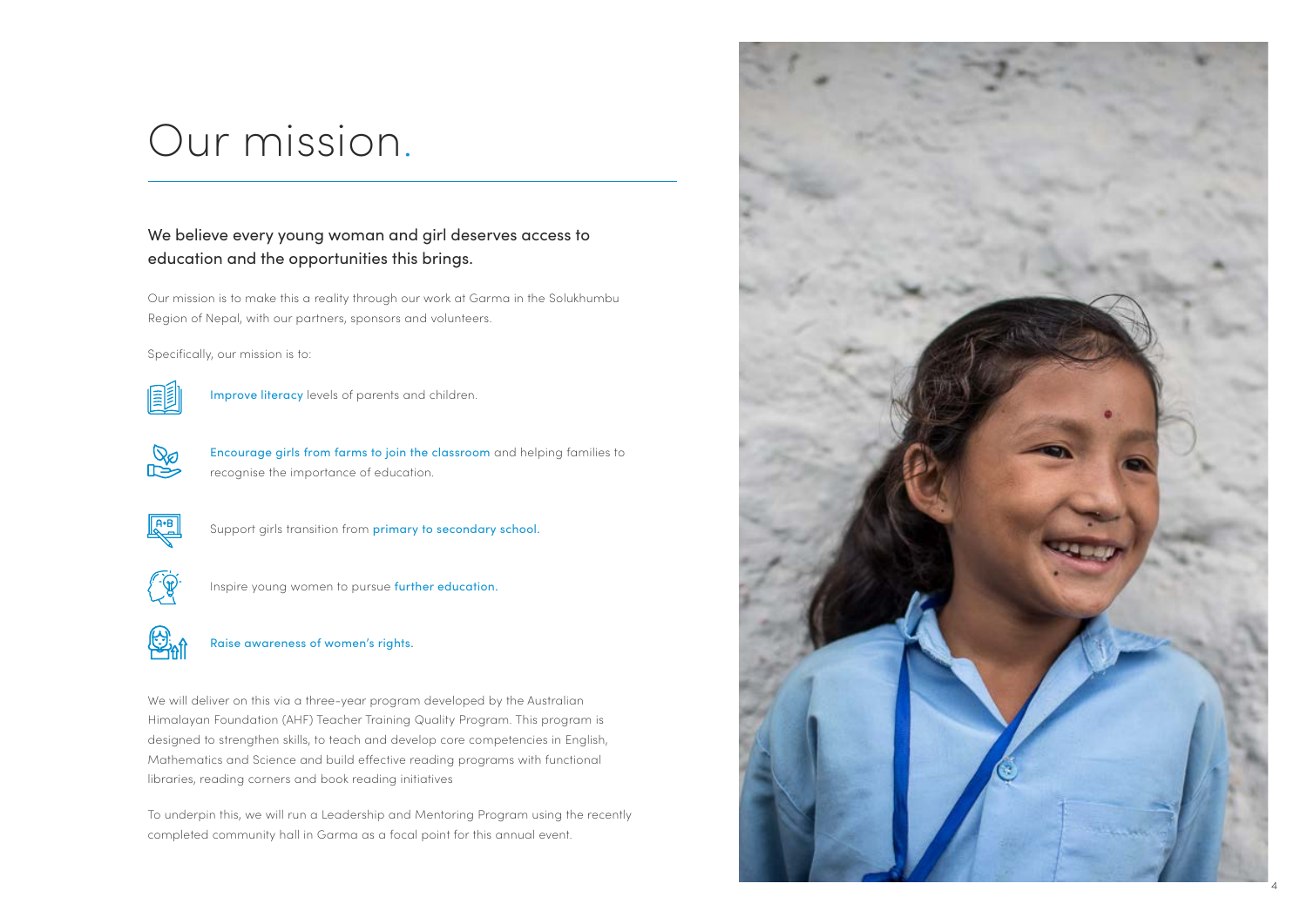

## Doing good is good for business.

## Giving back doesn't just affect those in need. Businesses can reap substantial benefits from social good as well.

We know that organisations who provide support to philanthropic programs enjoy multiple business and cultural benefits. Our most recent volunteer program demonstrated just that by:

- Increasing job satisfaction & retention of valued employees by providing an experience with a rewarding social purpose.
- Offering a structured volunteer experience for staff to enhance their skills in leadership, communication, problem-solving, decision making & negotiation.
- Strengthening **employee engagement** through professional development.
- Building team morale, collaboration and connection.
- Promoting physical and mental health & well-being through physical activity.
- Realising and supporting the value and potential of women.
- Attracting the best new talent through an elevated Employer of Choice position.
- Helping to build a brand with a reputation for social good.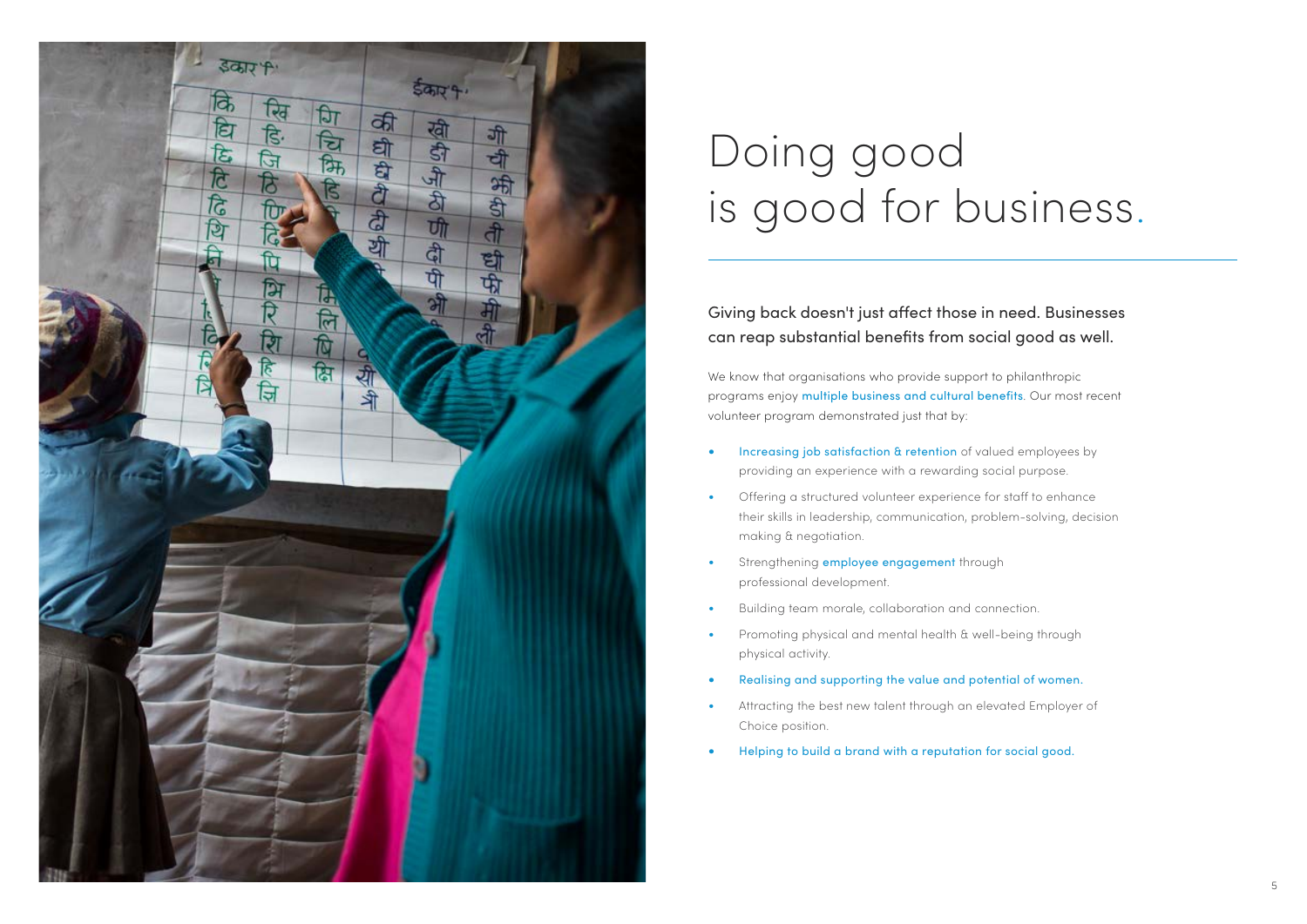



**INDUSTRY SPONSORS**



**NAWIC FUNDRAISING EVENTS**

**EIGHT VOLUNTEERS**